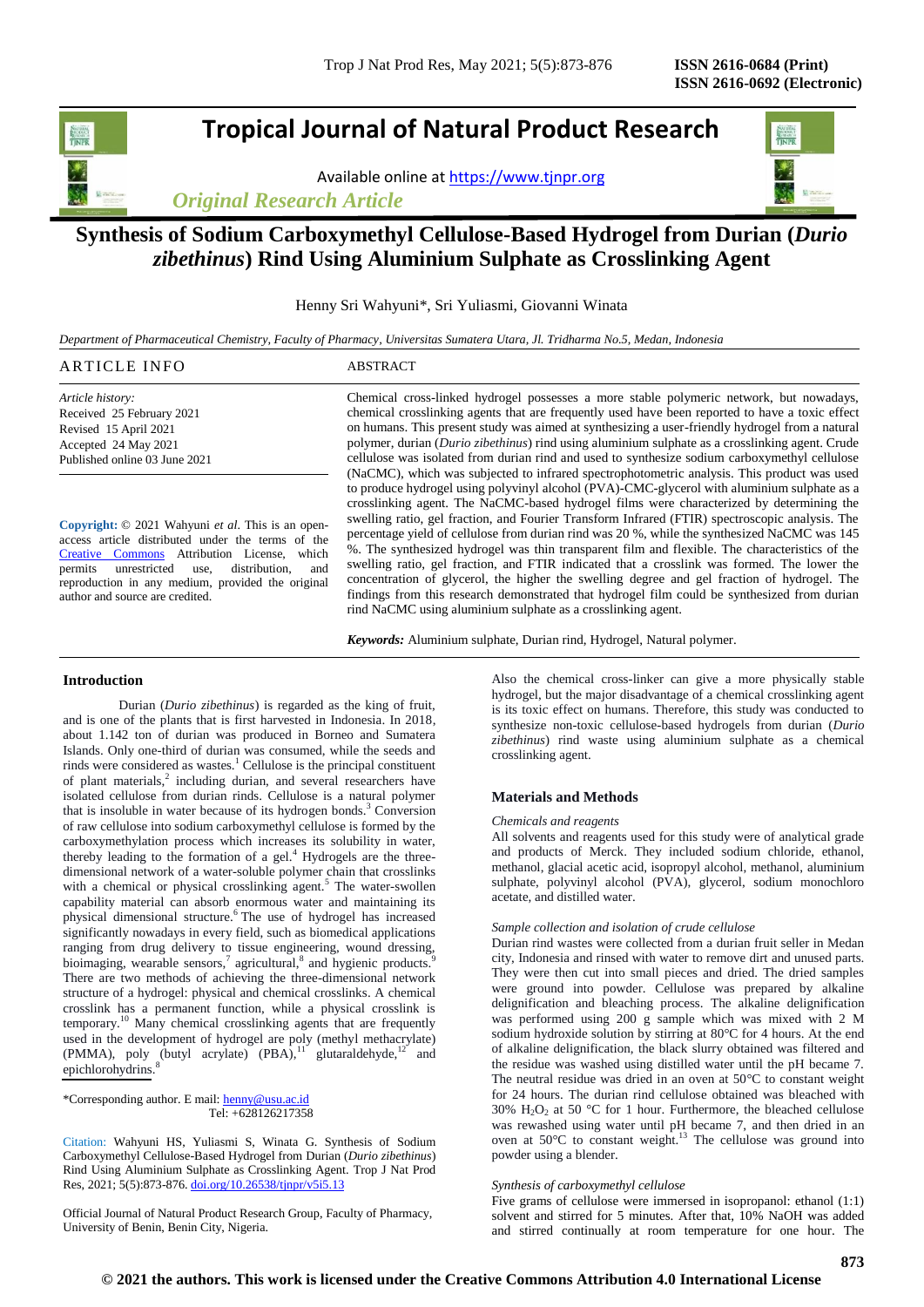etherification process was followed by the addition of 4 g of mono chloroacetic acid into the system and continually stirred for 3 hours at 55 °C. Then, the slurry was filtered, and the solid was suspended in methanol and left overnight after which it was neutralized with acetic acid. The solid obtained as carboxymethyl cellulose (CMC) was dried at 50°C until constant weight. The yield was calculated based on the amount of cellulose used as in the equation below.

Yield of CMC (%) = 
$$
\frac{weight \ of \ cmc(g)}{weight \ of \ cell (g)} \ \ \chi \ \ 100
$$

*Infrared spectrophotometric analysis of sodium carboxymethyl cellulose* Sodium carboxymethyl cellulose (NaCMC) functional group was measured using the KBR method. The sample was mixed with KBR and ground until it became homogenous. Then, the infrared spectra were recorded using Shimadzu FTIR between 400-4000 cm<sup>-1</sup>. 15

## *Preparation of carboxymethyl cellulose-based hydrogel*

The NaCMC-based hydrogel films were prepared using aluminium sulphate as a crosslinking agent. CMC (2%) aqueous solution containing NaCMC, PVA, and aluminium sulphate was prepared using a magnetic stirrer at 70°C. The solutions were poured into Petri dishes (9 cm diameter) and dried in a hot air oven at 50°C for 24 hours. Table 1 shows the formula of the hydrogel.

# *Determination of swelling ratio of hydrogel films*

The swelling ratio of the hydrogel films was determined according to the method of Ghorpade et al. (2016) previously reported<sup>13</sup> with certain modifications. Hydrogel films (0.2 g) were immersed in distilled water at 25°C. The swollen samples were removed from the medium, and the excess medium was blotted using tissue paper, and the swollen hydrogel was weighed. Then, the swelling ratio was measured using the following formula:

Swelling ratio (g/g) = 
$$
\frac{Ws - Wo}{Wo} x 100\%
$$
 <sup>13</sup>

Where, Ws is the weight of the swollen films, and Wo is the weight of the dry films. The hydrogel films were again immersed in the medium, and absorbency was determined for one hour. After 24 hours, the swelling ratio was analyzed in the same way.

#### *Estimation of gel fraction of hydrogel films*

At room temperature, the hydrogel obtained was placed in distilled water for 24 hours for the removal of the soluble parts. The insoluble gel obtained was dried in the oven at 50°C for 24 hours until it reached a constant dry weight. The gel fraction was determined from the weight ratio between the insoluble dry gel weight and the polymer's initial weight.

$$
Gel Fraction = \frac{Wc}{Wo} \times 100\%
$$

Where, Wc is the weight of the insoluble dry films, and Wo is the weight of the dry films.

#### *Fourier Transform Infrared (FTIR) spectroscopic analysis of hydrogel films*

Using the FTIR spectrophotometer (Shimadzu, Japan), the infrared spectra of the hydrogel films were obtained. The samples to be analyzed were transferred to the compartment and the spectra were obtained for the range of  $400-4000$  cm<sup>-1</sup>.

#### **Results and Discussion**

*Percentage yield of cellulose and sodium carboxymethyl cellulose* Alkaline delignification treatment of durian rind using 2 M solutions of NaOH was performed to extract cellulose from durian rind. The weight of the dried samples was 46 g, and the percentage yield of cellulose from durian rind was 20%. Durian rind consists of hemicellulose, cellulose, and lignin. Hemicellulose and lignin were removed with the alkaline delignification step. A total weight of 20 g of cellulose was immersed in ethanol-isopropanol with 10% NaOH solution and stirred at room temperature for one hour. This was followed by the addition of 4 g sodium mono chloroacetate into the system and stirred continually for 3 hours at 55°C. The yield of NaCMC from durian rind cellulose was 145%. According to Rachtanapun  $(2012)$ ,<sup>4</sup> the process of NaCMC synthesis yielded two substances.<sup>4</sup> The reaction between cellulose hydroxyl and sodium monochloro acetate formed NaCMC as the main product and conversion of sodium monochloro acetate to sodium glycolate as a by-product.

#### *Spectroscopic analysis of sodium carboxymethyl cellulose*

The results obtained from the spectroscopic analysis of NaCMC produced from durian rind and commercial celluloses are presented in Figures 1 and 2. As shown in Fig. 1, a strong absorption peak at a wavenumber of 1600.92 cm<sup>-1</sup> indicated carboxyl groups, while the peak at a wavenumber of 1415. 75 cm<sup>-1</sup> indicated methyl groups. It was revealed that cellulose had been substituted with a carboxyl group into NaCMC from the stretching vibrations of  $3412.72 \text{ cm}^{-1}$  which indicated the hydroxyl groups. The peak at a wavenumber of 2924.09 cm<sup>-1</sup> showed C-H aliphatic configuration, while the peaks at wavenumbers of  $1600-1640$  cm<sup>-1</sup> and  $1400-1450$  cm<sup>-1</sup> indicated carboxyl groups as their salts.<sup>17</sup> The similarity of spectra between Figures 1 and 2 revealed that NaCMC could be synthesized from rind.

### *Formation of carboxymethyl cellulose cross-linked with aluminium sulphate hydrogel*

NaCMC from durian cellulose was synthesized into hydrogel using aluminium sulphate as a crosslinking agent. Polyvinyl alcohol and glycerol were used as the basis for the hydrogel to improve its characteristics. The hydrogel film was formed due to the crosslinking function between  $Al^{3+}$  and carboxyl groups of CMC.<sup>15</sup> The hydrogel obtained from this research is a thin transparent film and flexible. Meanwhile, the higher concentration of glycerol used for the production of hydrogel is easier to break. Glycerol is a hygroscopic compound that has many hydroxyl groups in its structure. It can quickly form intermolecular hydrogen with the air. The absorption of water from the environment caused the structure of the formed films to turn into soft materials which are easy to break.

#### *Characterization of synthesized hydrogel films*

The characterization of synthesized hydrogel films includes swelling ratio, gel fraction, and FTIR spectra of hydrogel films. The results of swelling ratio and gel fraction are highlighted in Table 2, while the infrared spectrum of the synthesized hydrogel is presented in Figure 5. As shown in Figures 3 and 4, the higher the concentration of glycerol used, the lower the swelling ratio and gel fraction. This observation was due to the inability of all the hydroxyl groups of the glycerol to form a gel. The swelling ratio and gel fraction indicated the crosslink density of a hydrogel. The higher the glycerol concentration on CMCbased hydrogel, the lower the swelling degree and gel fraction of hydrogel films. As shown in the data, the hydrogel films immersed in an aqueous medium increased its swelling degree. According to Ghorpade  $(2017)$ ,<sup>13</sup> the hydrogel has its equilibrium point, thereby making the materials not able to absorb any more water.

|  |                          |  | Table 1: Formula of synthesized sodium carboxymethyl |
|--|--------------------------|--|------------------------------------------------------|
|  | cellulose-based hydrogel |  |                                                      |

|                        | <b>Batch Code</b> |                |                               |                  |               |     |  |
|------------------------|-------------------|----------------|-------------------------------|------------------|---------------|-----|--|
| <b>Parameter</b>       | H0                | H1             | H <sub>2</sub> H <sub>3</sub> |                  | H4            | H5  |  |
| CMC: PVA               | $3 \cdot 1$       |                | $3:1$ $3:1$ $3:1$ $3:1$       |                  |               | 3:1 |  |
| Glycerol $(\%)$        |                   | 5 <sup>7</sup> |                               | $10 \t 15 \t 20$ |               | 25  |  |
| Aluminium sulphate (%) | 0.8               | 0.8            |                               | $0.8\quad 0.8$   | $0.8^{\circ}$ | 0.8 |  |

CMC: Carboxymethyl cellulose (sodium salt), 2%; PVA: Polyvinyl alcohol, 0.5%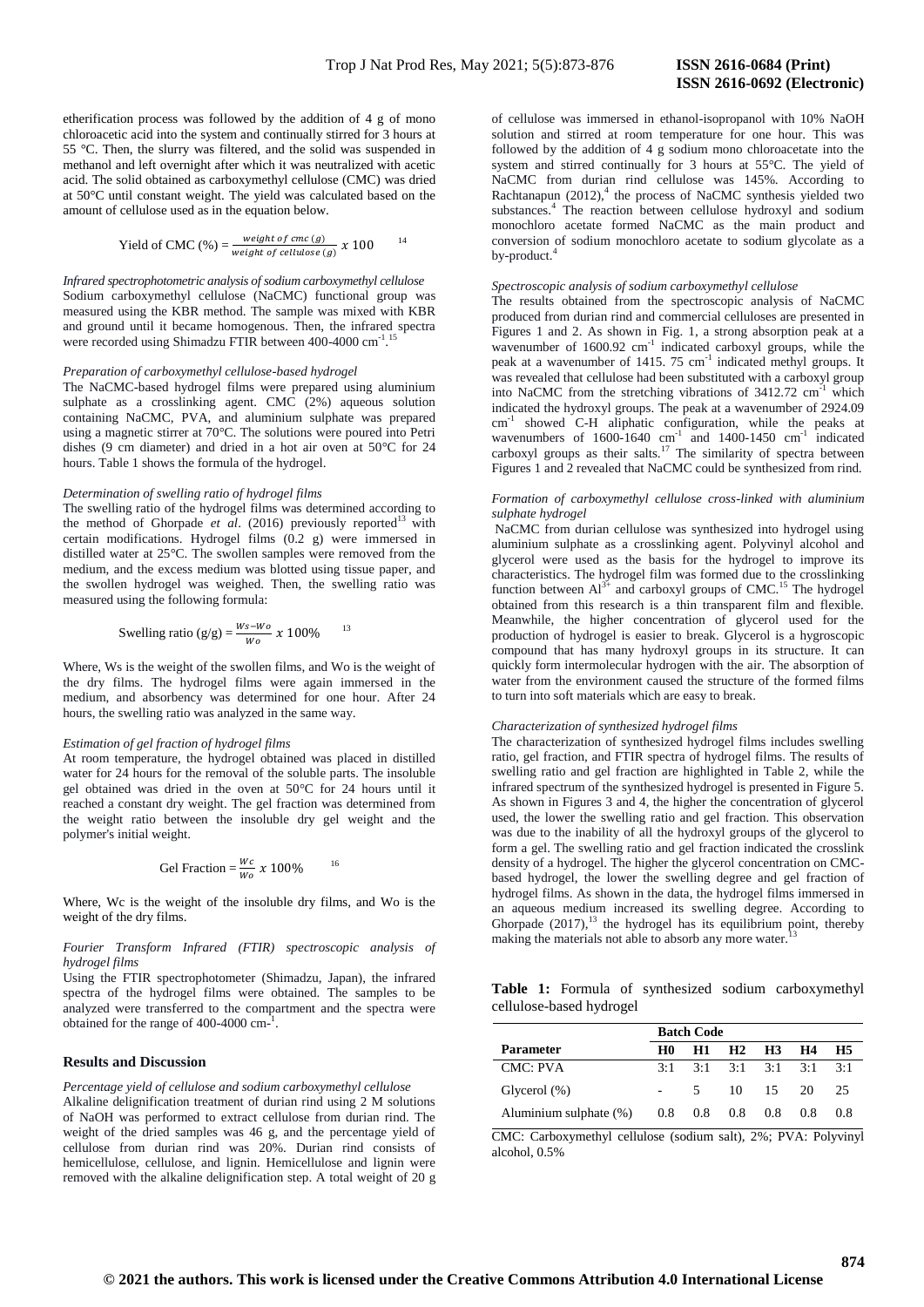**ISSN 2616-0692 (Electronic)** 



**Figure 1:** FTIR spectra of NaCMC produced from durian rind cellulose



**Figure 2:** FTIR spectra of commercial NaCMC



**Figure 3:** Gel fraction of hydrogel films



**Figure 4:** Swelling degree of hydrogel films



**Figure 5:** FTIR spectra of carboxymethyl cellulose-based hydrogel with variation in concentration of glycerol (H1-H5)

| <b>Parameters</b>       |                  |  |  |  |
|-------------------------|------------------|--|--|--|
| Swelling Degree $(\% )$ | Gel Fraction (%) |  |  |  |
| 551                     | 49               |  |  |  |
| 492                     | 48               |  |  |  |
| 285                     | 48               |  |  |  |
| 277                     | 47               |  |  |  |
| 257                     | 43               |  |  |  |
|                         |                  |  |  |  |

FTIR spectroscopy was used to indicate the interactions among NaCMC, PVA, glycerol, and aluminium sulphate to form a film. The differences between NaCMC spectra and NaCMC-based hydrogel can be observed below  $1200 \text{ cm}^{-1}$ , which shows Al and the carboxyl group of NaCMC. The presence of  $Al^{3+}$  destroyed the intermolecular bond of NaCMC. This increased the strength of the carboxyl group of NaCMC.<sup>15</sup>